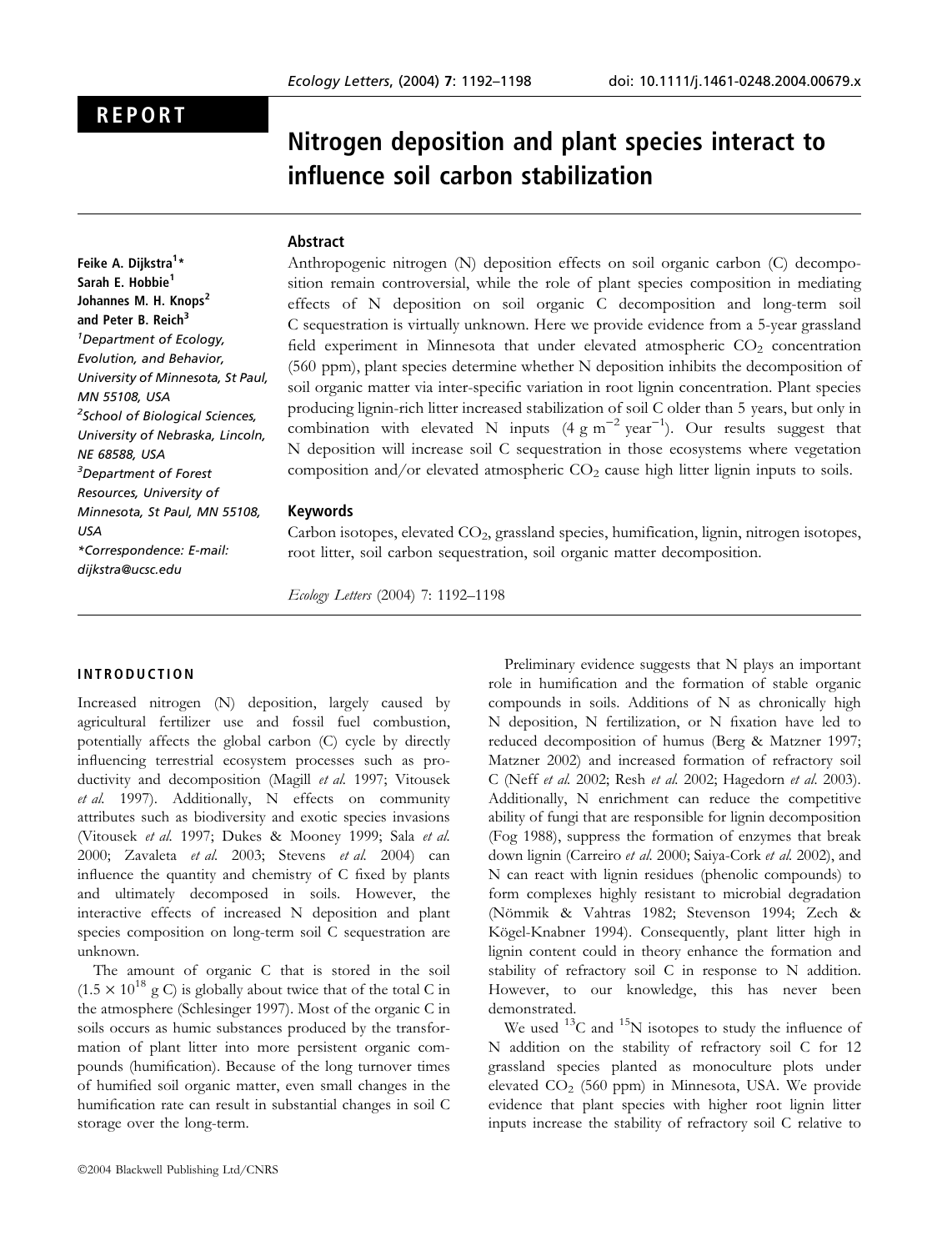species with lower root lignin litter inputs, but only when inorganic N (4 g m<sup>-2</sup> year<sup>-1</sup>) is added.

#### MATERIALS AND METHODS

#### Field experiment

The BioCON (Biodiversity,  $CO<sub>2</sub>$  and N) grassland field experiment is located at the Long-Term-Ecological Research site at the Cedar Creek Natural History Area in Minnesota, USA, on a nutrient-poor sandy outwash plain. In 1997, 354 plots  $(2 \text{ m} \times 2 \text{ m})$  evenly distributed among six circular areas or rings (diameter 20 m) were sown with either 1, 4, 9, or 16 species of a pool of 16 grassland species equally divided over four functional groups (C4 grasses, C3 grasses, C3 legumes, C3 forbs). An additional 12 plots (two in each ring) were kept free of vegetation (bare plots) during the experiment. Three rings were treated with 560 ppm atmospheric  $CO<sub>2</sub>$  concentration using FACE technology (starting in April 1998), a concentration expected to occur globally before the end of this century (Intergovernmental Panel on Climate Change 2001). The  $CO<sub>2</sub>$  received by the elevated CO<sub>2</sub> plots is strongly depleted in <sup>13</sup>C ( $\delta$ <sup>13</sup>C = )41.2). Since 1998, half of the plots received 4 g N m<sup>-2</sup> year<sup>-1</sup> (NH<sub>4</sub>NO<sub>3</sub>), which is comparable with N deposition rates in highly industrialized areas (Vitousek 1994). The N fertilizer applied was spiked with <sup>15</sup>N (atom% <sup>15</sup>N of fertilizer =  $0.38498\%$ ). The experiment was set up in a fully blocked design (for more details see Reich et al. 2001a,b). For this study, we focused on the 12 bare plots and the 48 monoculture plots planted with one of the 12 C3 plant species (the grasses Agropyron repens, Bromus inermis, Koeleria cristata, and Poa pratensis; the forbs Achillea millefolium, Anemone cylindrica, Asclepias tuberosa, and Solidago rigida; and the legumes Amorpha canescens, Lespedeza capitata, Lupinus perennis, and Petalostemum villosum) in the elevated  $CO<sub>2</sub>$  rings. We excluded the monoculture plots with C4 grasses in the elevated CO2 rings from our study because we were unable to separate soil C pools in these plots using  $^{13}$ C isotopes.

#### Sampling and analyses

In July 2002, we sampled three soil cores (diameter 2.5 cm) to 10-cm depth from each plot. We sieved soils (2 mm) to remove roots and then separated soils into light and heavy soil fractions in a sodium iodide (NaI) solution (density 1.8 g cm<sup>-3</sup>, Gregorich & Ellert 1993). We placed 15 g of air-dry soil into 50 mL plastic centrifuge tubes and added 30 mL NaI solution. After 16 h of shaking and 1 day of settling we removed the light soil fraction floating on top of the solution. Both light and heavy fraction were filtered (through Magna 0.45  $\mu$ m nylon and Whatman G/F glass fiber filter, respectively) and thoroughly rinsed with

nanopure water. Light and heavy fractions were dried and ground with mortar and pestle. We calculated light and heavy soil fractions per  $m<sup>2</sup>$  using soil bulk densities that were measured from a soil core (diameter 5 cm) to 10-cm depth taken in each plot in August 2003. The heavy soil fraction consists of clay-associated soil organic matter that is more recalcitrant while the light soil fraction is thought to contain partially degraded organic compounds that undergo further relatively rapid decomposition (Gregorich & Janzen 1995).

Aboveground biomass sampled in June 2002 from  $10 \times 100$  cm strips clipped just above the soil surface (Reich et al. 2001b) and the light and heavy soil fractions were analysed for total C and  $\delta^{13}$ C on a mass spectrometer (ThermoFinnigan Delta Plus, Bremen, Germany). Plant biomass of the 12 C3 grassland species grown under elevated  $CO_2$  showed <sup>13</sup>C signatures that were significantly lower ( $\delta^{13}$ C between  $-41.8 \pm 0.6\%$  and  $-39.8 \pm 0.4\%$ , mean  $\pm$  SE, among species) than the  $^{13}$ C signature of soil C in the bare plots  $(\delta^{13}C = -23.6 \pm 0.1\%)$ . Because of the absence of litter inputs in the bare plots, the soil  $^{13}C$ signature of these plots represents that of 'old' soil C, i.e. C formed before the  $CO<sub>2</sub>$  treatment started in 1998. During the experiment, incorporation of 'new' C (i.e. C formed after the initiation of the  $CO<sub>2</sub>$  treatment) into the soil in the vegetated plots treated with elevated  $CO<sub>2</sub>$  decreased the soil  $^{13}$ C signature over time. The fraction of new C  $(f<sub>new</sub>)$  in each soil fraction was calculated with  $f_{\text{new}} = (\delta^{13}C_{\text{soil}} - \delta^{13}C_{\text{bare}})/(\delta^{13}C_{\text{biomass}} - \delta^{13}C_{\text{bare}})$ where  $\delta^{13}$ C<sub>soil</sub> is the  $\delta^{13}$ C of the light or heavy soil fraction of each planted plot,  $\delta^{13}C_{\text{bare}}$  is the average  $\delta^{13}C$  of the light or heavy soil fraction from the six bare plots in the ambient  $CO<sub>2</sub>$  rings (pooled across N treatment), and  $\delta^{13}C_{\text{biomass}}$  is the  $\delta^{13}C$  of the plant biomass of each planted plot. We used aboveground biomass for the  $^{13}C$  isotope measurements instead of belowground biomass to avoid potential C contamination from soil organic matter. Although above- and belowground biomass may differ slightly in  $\delta^{13}$ C (e.g. less than 1‰, Nadelhoffer & Fry 1988; Lin *et al.* 1999), these differences fall within intra-specific variation among individual plants and are small compared with the difference in  $\delta^{13}$ C between new and old C (c. 17%). For the N fertilized and bare plots we analysed the light and heavy soil fraction for total N and  $\delta^{15}$ N, simultaneous with  $\delta^{13}$ C. The fraction of N from the N fertilizer stored in each soil fraction after 5 years of application ( $f_{\text{fertilizer}}$ ) was calculated with  $f_{\text{fertilizer}} =$  $(\delta^{15}N_{\rm soil}-\delta^{15}N_{\rm bare})/(\delta^{15}N_{\rm fertilizer}-\delta^{15}N_{\rm bare})$  where  $\delta^{15}N_{\rm soil}$ is the  $\delta^{15}N$  of the light or heavy soil fraction of each planted plot,  $\delta^{15}N_{\text{bare}}$  is the average  $\delta^{15}N$  of the light or heavy soil fraction from the six unfertilized bare plots (pooled across  $CO_2$  treatment,  $\delta^{15}N = 1.6$ ), and  $\delta^{15}N_{\text{fertilizer}}$  the  $\delta^{15}N$  of the spiked N fertilizer ( $\delta^{15}N = 51.2$ ).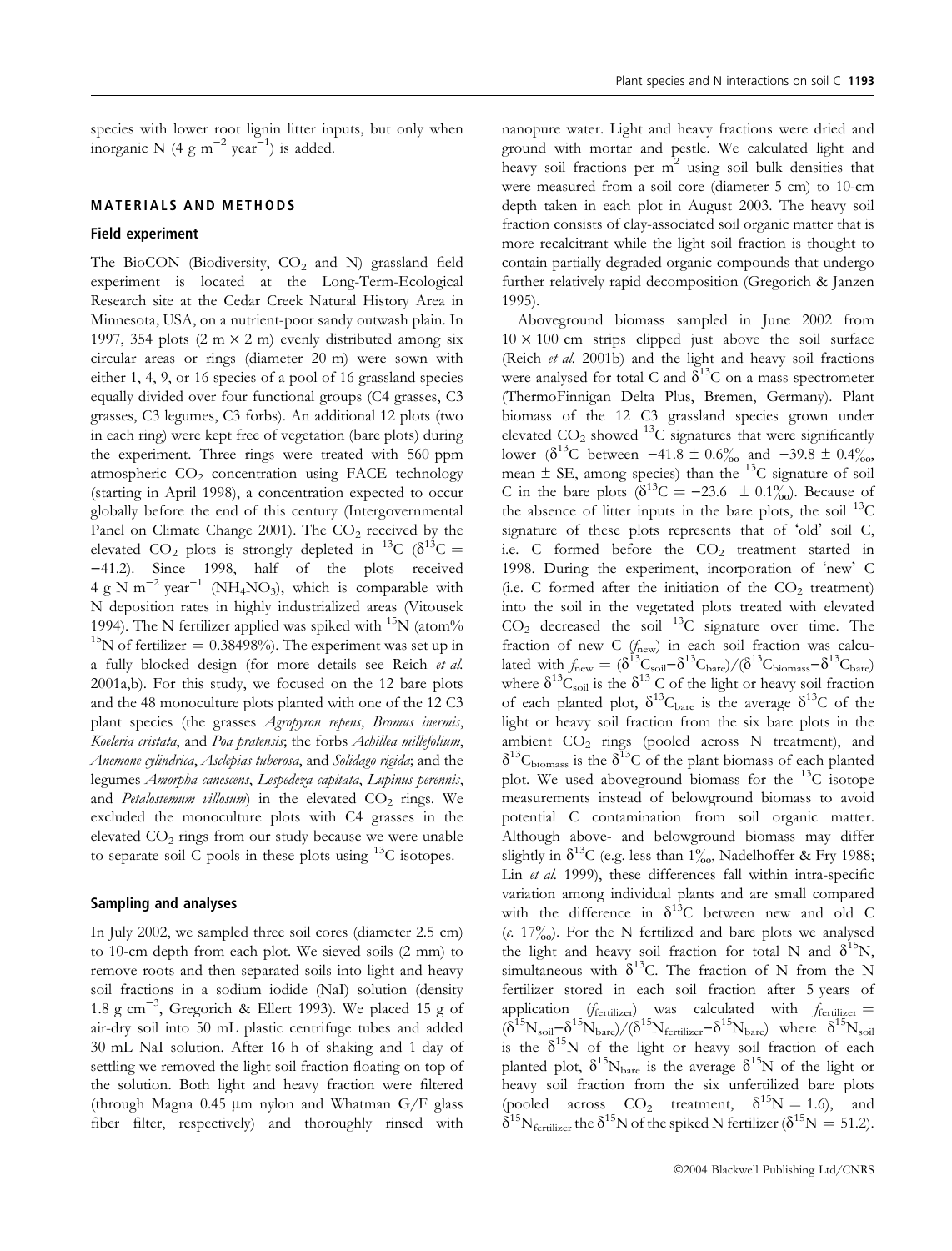In June 1999 and 2002, we sampled roots to 20-cm soil depth for chemical analysis by taking three soil cores (diameter 2.5 cm) from each plot. Roots were collected by sieving soils (2 mm), and then dried and ground. A 0.5 g sub-sample was analysed for acid insoluble compounds (lignin and other recalcitrant compounds such as suberin, henceforth collectively called lignin) on a Fiber Analyser (Ankom, Macedon, NY, USA; Van Soest 1994). We focused on roots because they represent roughly three-fourths of plant biomass in these grassland ecosystems (Reich et al. 2001b) and are a critical source of litter inputs. We used root ingrowth cores to measure root growth during multiple incubation periods. At each plot one soil core (diameter 3.8 cm) was taken to 20-cm depth. Roots were separated from soil by sieving (2 mm) and handpicking. A core made out of chicken wire was placed into the hole that was then filled back up with the root-free soil. At the end of each incubation period the core was pulled and soils were sieved and handpicked for roots that grew into the core. Roots were dried and weighed. There were three incubation periods during each growing season (May to September) and one during the remainder of the year (September to May) from 1998 to 2001. The last incubation ended in August 2002. We calculated total root death in the top 10 cm of the soil by adding the root mass grown into the cores from all incubation periods minus the net change in standing root biomass in the soil between May 1998 and August 2002, divided by two. We calculated lignin input through root litter during this period by multiplying root lignin concentrations with total root death.

We used analysis of variance (ANOVA) to test for significant N fertilization and plant species identity effects and interactions on new and old C pools in the light and heavy soil fraction. We used analysis of covariance (ANCOVA) with lignin input through root litter or root lignin

concentration as a covariate to test for significant covariate effects and  $N$  fertilization  $\times$  covariate interactions on new and old C pools in the light and heavy soil fraction. We used ANOVA to test for species identity effects on N fertilizer stored in the light and heavy soil fraction and linear regressions to test for significant relationships between N fertilizer retained in the soil and the amount of old or new soil C. Some variables data were transformed (natural log) to meet assumptions of normality and homoscedasticity (JMP 4.0.4).

# RESULTS

After 5 years of treatment, both the old and new C pools in the light soil fraction were 25–30% greater in the N enriched than in the unamended plots (Table 1). The old and new C pools in the heavy soil fraction were also higher in the N fertilized plots, although not significantly so. The 12 grassland species differed significantly in the amount of old and new C in the light soil fraction and responded differently to N fertilization in terms of the old C pool (Fig. 1, Table 1). Poa pratensis and Solidago rigida showed especially large increases in old and new C in the light soil fraction with N fertilization. The old C pool in the heavy soil fraction did not show any significant treatment effects, likely in part because this pool is comparatively large and its dynamics are slow relative to the 5-year duration of the study.

Both root lignin concentration and cumulative input of lignin through dead roots (i.e. root litter lignin) differed significantly among plant species ( $P = 0.04$  and  $P =$ 0.0002, respectively, Fig. 2). Species differences in cumulative input of lignin through dead roots were driven mainly by species differences in root biomass production, as these two parameters were tightly correlated ( $r = 0.91$ ). None of

|                                | Light fraction     |                    | Heavy fraction     |                    |
|--------------------------------|--------------------|--------------------|--------------------|--------------------|
|                                | Old C $(g m^{-2})$ | New C $(g m^{-2})$ | Old C $(g m^{-2})$ | New C $(g m^{-2})$ |
| Control                        | 66.9(4.2)          | 42.1 $(7.1)$       | 454 (25)           | 43.9(8.8)          |
| N fertilized                   | 84.8(5.0)          | 55.3(7.6)          | 506 (21)           | 56.5(7.4)          |
| $F$ ratios                     |                    |                    |                    |                    |
| N fertilization                | $12.60**$          | $3.09^{\dagger}$   | 2.33               | 1.47               |
| Species identity               | $2.31*$            | $4.75***$          | 0.92               | $1.90^{\dagger}$   |
| $N \times$ species<br>identity | $2.57*$            | 1.04               | 0.28               | 0.98               |

Table 1 Old and new carbon pools (mean  $\pm$  SE) in the light and heavy soil fraction

Old carbon was present in soils before treatments were initiated.

F ratios are derived from ANOVA using all 48 planted plots with N fertilization and species identity as main effects. Means of control and N-fertilized treatments are shown averaged across species treatments. We found no significant differences among functional groups or interactions with N fertilization.

Symbols used for level of significance: \* $P < 0.05$ ; \*\* $P < 0.01$ ; \*\*\* $P < 0.001$ ;  $^{\dagger}P < 0.1$ .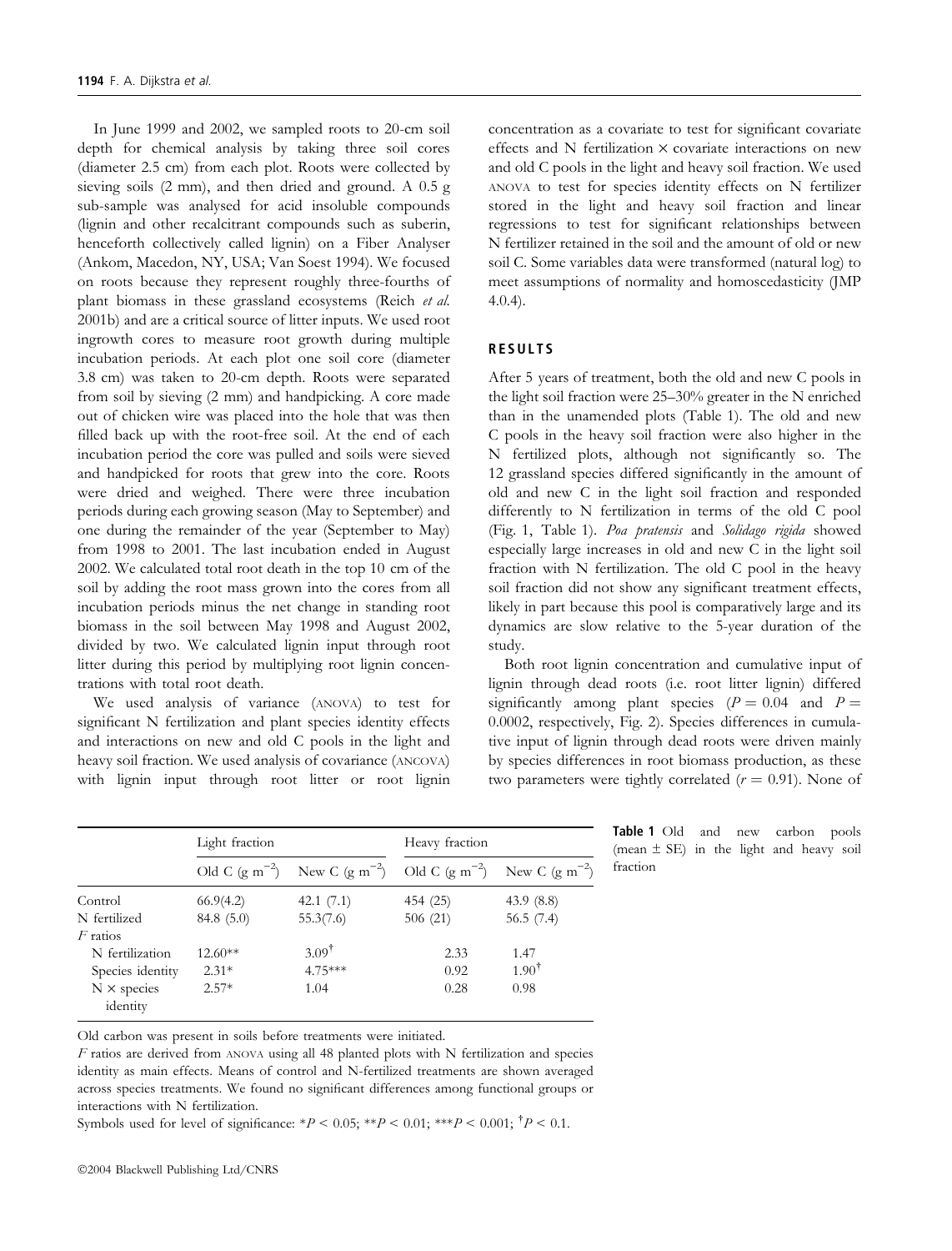

Figure 1 (a) Old and (b) new carbon in the light soil fraction separated by species identity and N fertilization treatment (open bars: unfertilized, solid bars: fertilized). After 5 years of treatment species identity showed significant effects on old carbon  $(P = 0.04)$  and new carbon  $(P = 0.0007)$  in the light soil fraction, while old carbon showed a significant interaction with the N treatment ( $P = 0.02$ ). No significant differences were found among functional groups.

these factors (root lignin concentration, root biomass production, or cumulative root lignin inputs) were significantly affected by N fertilization and none showed significant plant species by N fertilization interactions; hence they represent intrinsic species traits.

The higher amounts of new and old soil C in the light fraction with N fertilization was particularly pronounced for plants that produced relatively more root litter lignin (Fig. 3). When we included cumulative lignin input through root litter as a covariate in ANCOVA models for old and new C in the light soil fraction, we found significant lignin input  $(P = 0.004$  for old C and  $P = 0.03$  for new C) and N  $\times$  lignin input interaction effects ( $P = 0.009$  for old C



Figure 2 (a) Root lignin concentration and (b) cumulative lignin input through root litter (total input from spring 1998 to autumn 2002) separated by species identity and N fertilization treatment (open bars: unfertilized, solid bars: fertilized). Species identity showed significant effects on root lignin concentration ( $P = 0.04$ ) and cumulative lignin input through root litter ( $P = 0.0002$ ), while the N treatment or  $N \times$  species identity interactions were not significant ( $P > 0.1$ ). Cumulative lignin input through root litter differed significantly among functional groups ( $P = 0.0003$ ).

and  $P = 0.03$  for new C). The ANCOVA models could explain more of the variance in old and new C with cumulative lignin input through root litter ( $R^2 = 0.41$  and 0.26, respectively) than with total root biomass production as a covariate ( $R^2 = 0.28$  and 0.19, respectively), despite the tight relation between the two. Further, ANCOVA models with total root biomass production as a covariate showed no significant  $N \times$  total root biomass production interactions. In contrast, when we used root lignin concentration as a covariate, we found significant root lignin concentration  $(P = 0.02)$  and N × root lignin concentration effects (P = 0.003) for the old C in the light fraction. These results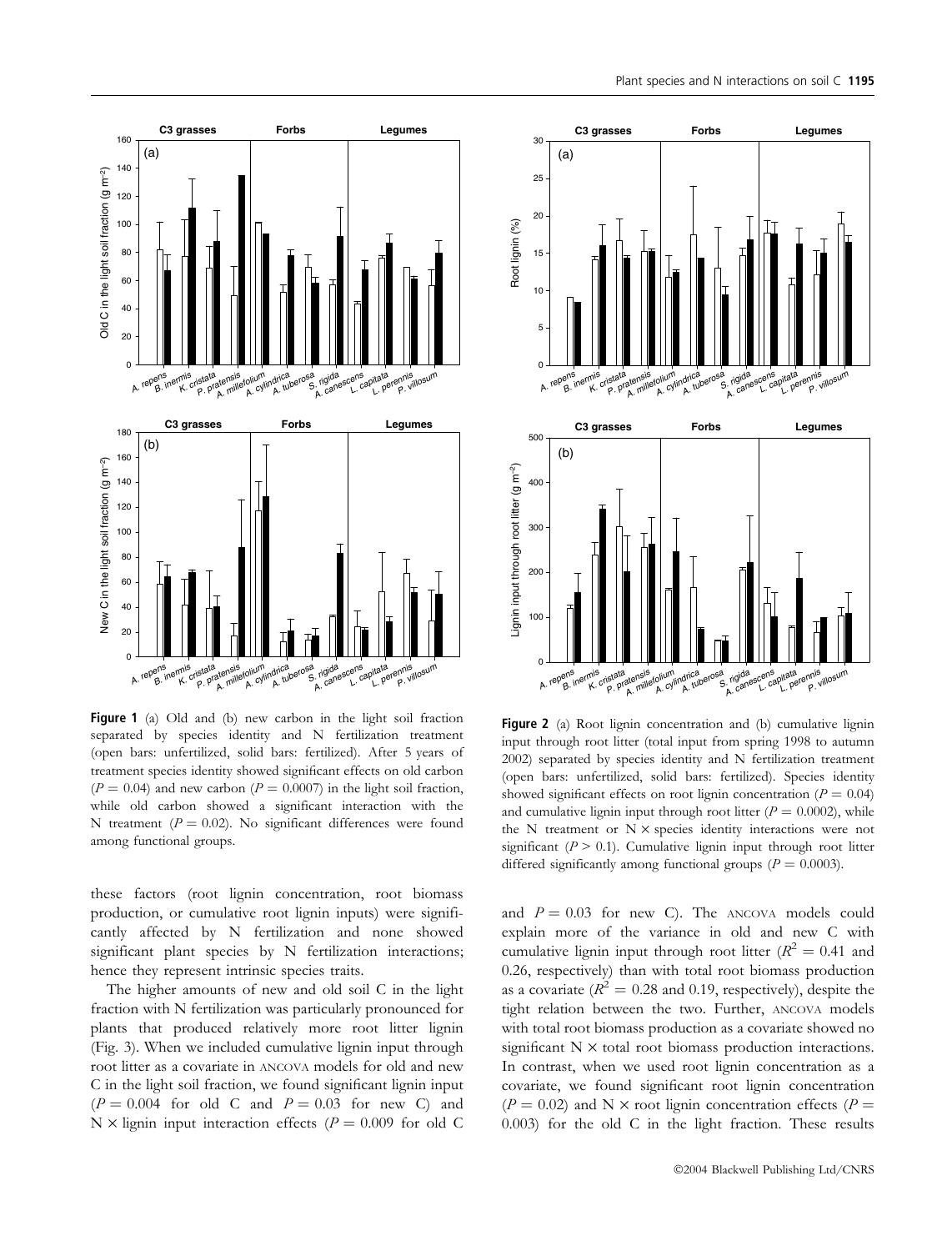

Figure 3 (a and b) Old and (c and d) new carbon in the light soil fraction as a function of cumulative root lignin input for all 48 planted plots. After 5 years of treatment, there was a significant interaction between lignin input and N treatment in an analysis of their effects on old and new carbon in the light soil fraction (see text). Therefore, we did separate regressions of light fraction soil carbon against root lignin for control (a, c) and N fertilized (b, d) treatments. Old and new carbon in the light soil fraction were significantly positively related to root lignin input (total input from spring 1998 to autumn 2002) in the nitrogen fertilized plots (old C:  $R^2 = 0.54$ ,  $P < 0.0001$ , new C:  $R^2 = 0.25$ ,  $P = 0.01$ ), but not in the control plots ( $P > 0.1$ ). Dashed line in (a) and (b) shows the average pool size of the old carbon in the light soil fraction in the bare plots under ambient atmospheric  $CO<sub>2</sub>$  ( $n = 6$ ) for comparison.

indicate that root lignin and  $N \times$  lignin interactions (particularly for the old C pool) are not entirely a result of effects of variation in the quantity of plant litter inputs.

The amount of N fertilizer retained in the light soil fraction was significantly positively related (Fig. 4) to both the old  $(R^2 = 0.31, P = 0.002)$  and new  $(R^2 = 0.64,$  $P \leq 0.0001$ ) C pool in the light soil fraction. Much of the variation in the amount of N fertilizer retained in the light soil fraction was explained by plant species composition (ANOVA:  $R^2 = 0.73$ ,  $P = 0.03$ ), likely because of plant species differences in litter inputs.

# **DISCUSSION**

Our results indicate that N availability in the soil interacts with root lignin to stabilize old and new C in the light soil fraction, with the greatest stabilization occurring under high N and high root lignin inputs. Because old soil C pools did not receive any litter inputs since the start of the experiment, treatment effects on the old soil C pool size in the light soil fraction must have been caused by differences in decomposition. Both the unfertilized and fertilized planted plots had on average higher old C pools in the light soil fraction than the bare plots (average increase of 6 and 24 g m<sup>-2</sup>, respectively), suggesting that the presence of plants reduced

2004 Blackwell Publishing Ltd/CNRS

the decomposition of old C in the light soil fraction, especially when plots were fertilized with N. Higher new C pools under a combination of N fertilization and higher root lignin inputs were likely caused by increased litter inputs, although reduced decomposition may have contributed to the increase in new C. Increased decomposition of fresh litter with N addition has also been observed, but then especially for litter types with low lignin concentration (Hobbie 2000).

Further evidence for the effects of N fertilization on old soil C stabilization comes from the positive relationship between the amount of N fertilizer retained and the old C pool in the light soil fraction. This relationship suggests that some of the N fertilizer was incorporated (perhaps abiotically) into the old C pool causing an increase in the stability of that pool. The positive relationship between the amount of N fertilizer retained and the new C pool in the light fraction likely resulted from incorporation of N fertilizer through plant uptake of N fertilizer and subsequent death and decomposition of plant litter.

One possible mechanism for the interaction between soil N availability and plant litter lignin input is that N reacts abiotically with lignin breakdown products to form compounds that are resistant to further microbial decomposition (Nömmik & Vahtras 1982; Zech & Kögel-Knabner 1994).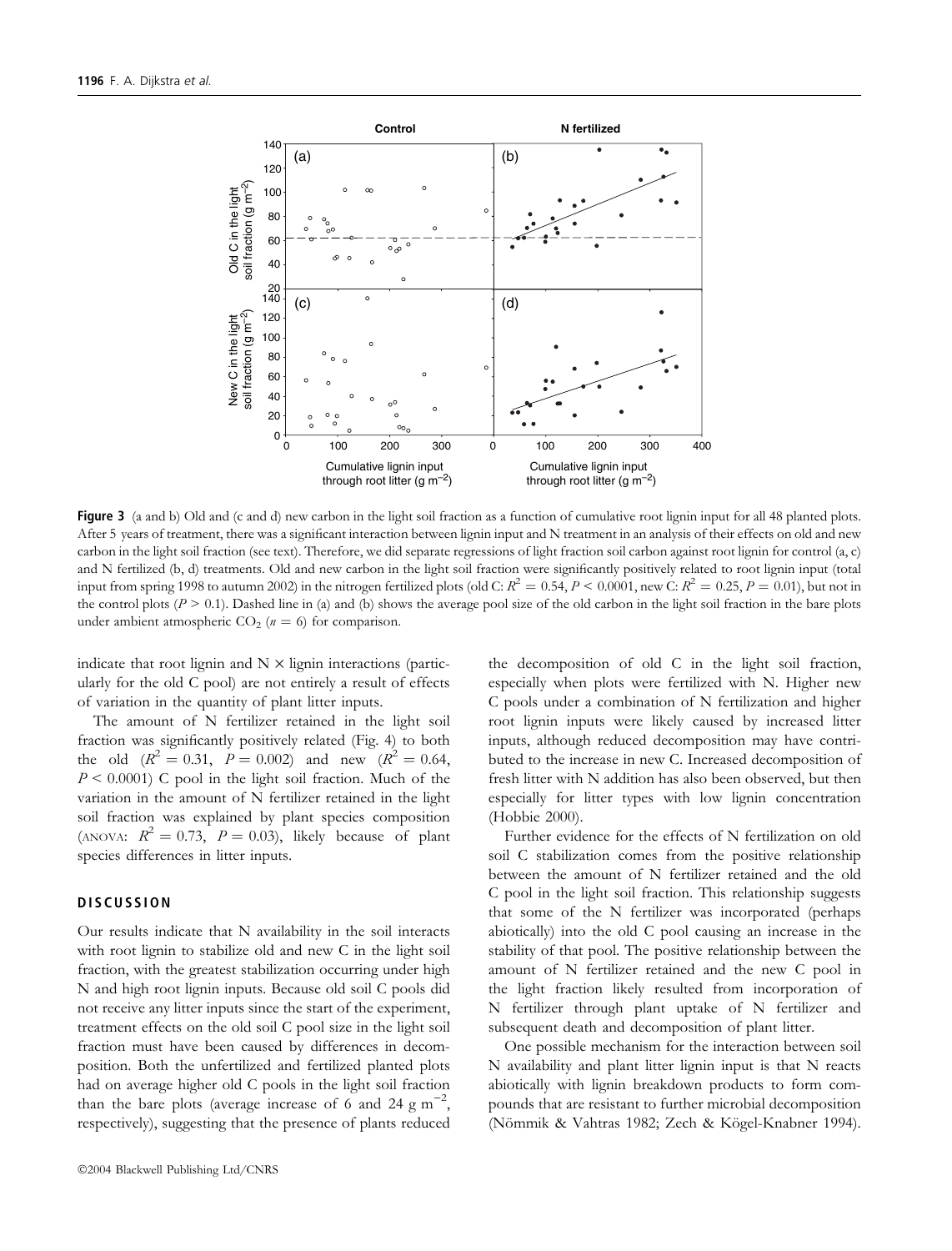

Figure 4 (a) Old and (b) new C in the light soil fraction plotted against fertilizer nitrogen in the light soil fraction in the nitrogen fertilized plots after 5 years of treatment (bare plots included). Linear regressions showed that both old ( $R^2 = 0.31$ ,  $P = 0.002$ ) and new carbon ( $R^2 = 0.64$ ,  $P < 0.0001$ ) were positively related to the nitrogen fertilizer in the light soil fraction. Outliers (open symbols) were excluded from the analysis.

Alternatively, N enrichment has been shown to inhibit the formation of enzymes that break down lignin (Carreiro et al. 2000; Saiya-Cork et al. 2002) possibly leading to accumulation of lignin. This mechanism could have retarded decomposition of new C, and could have altered old C pools if the same oxidative enzymes involved in lignin degradation are also involved in humus decomposition. However, it would not explain the relationship between retention of fertilizer N with light fraction C pool sizes. A third possibility is that N fertilization reduced the competitive ability of microorganisms that decompose lignin (Fog 1988) and perhaps other recalcitrant compounds. Regardless of the mechanism, our results are the first to show that plant species with higher lignin concentrations in their tissues increase the stabilization and storage of soil C in the presence of added N through reductions in decomposition.

Our estimates of the stabilizing effect of lignin on old C in the light soil fraction are conservative for the following reason: lignin is depleted in <sup>13</sup>C relative to most other organic compounds (Benner et al. 1987; Wedin et al. 1995), and thus increased inputs of lignin to soil may have decreased the soil  $^{13}$ C in the soil even more than the decrease in  $^{13}$ C caused by the incorporation of new C from the  $^{13}$ C depleted CO<sub>2</sub> fumigation treatment alone. Therefore, we may have underestimated the size of the old C pool, especially in plots receiving high inputs of lignin.

Our results suggest that increased anthropogenic N deposition has the potential to increase stable soil organic matter pools, but that this potential strongly depends on plant species composition and associated lignin inputs. Any systematic trends in lignin inputs that result from plant species shifts caused by global change such as land use change, exotic invasions, and woody plant encroachment, as well as potential increases in plant tissue lignin concentrations caused by elevated atmospheric  $CO<sub>2</sub>$  (Norby *et al.* 2001), could lead to corresponding changes in soil C stabilization with potential impacts on the global carbon cycle.

## ACKNOWLEDGEMENTS

This research was supported by the US Department of Energy and the NSF LTER and Biocomplexity Programs (DEB 008038 and 0322057). We thank Roxane Fagan for technical assistance and Jason West, Jason Neff, and Joachim Strengbom for helpful discussions and comments.

#### **REFERENCES**

- Benner, R., Fogel, M.L., Sprague, E.K. & Hodson, R.E. (1987). Depletion of 13C in lignin and its implications for stable isotope studies. Nature, 329, 708–710.
- Berg, B. & Matzner, E. (1997). Effect of N deposition on decomposition of plant litter and soil organic matter in forest systems. Environ. Rev., 5, 1-25.
- Carreiro, M.M., Sinsabaugh, R.L., Repert, D.A. & Parkhurst, D.F. (2000). Microbial enzyme shifts explain litter decay responses to simulated nitrogen deposition. Ecology, 81, 2359-2365.
- Dukes, J.S. & Mooney, H.A. (1999). Does global change increase the success of biological invaders? Trends Ecol. Evol., 14, 135-139.
- Fog, K. (1988). The effect of added nitrogen on the rate of decomposition of organic matter. Biol. Rev., 63, 433–462.
- Gregorich, E.G. & Ellert, B.H. (1993). Light fraction and macroorganic matter in mineral soils. In: Soil Sampling and Methods of Analysis (ed. Carter, M.R.). CRC Press, Boca Raton, pp. 397–407.
- Gregorich, E.G. & Janzen, H.H. (1995). Storage of soil carbon in the light fraction and macroorganic matter. In: Structure and Soil Organic Matter Storage in Agricultural Soils (eds Carter, M.R. & Stewart, B.A.). Lewis Publishers, Boca Raton, FL, pp. 167–190.
- Hagedorn, F., Spinnler, D. & Siegwolf, R. (2003). Increased N deposition retards mineralization of old soil organic matter. Soil Biol. Biochem., 35, 1683–1692.